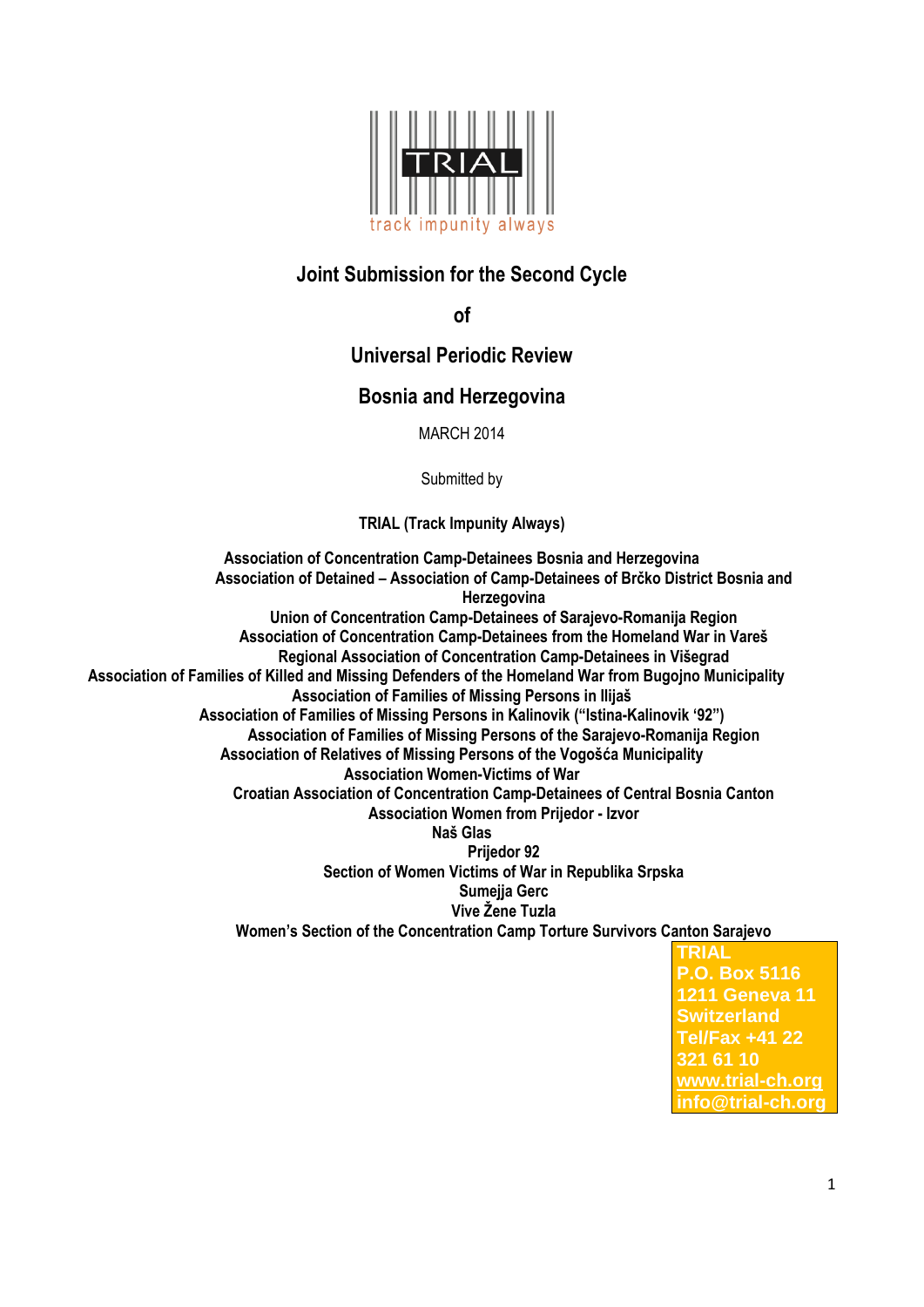### **I. The Focus of this Written Submission**

1. The associations that present this submission work with victims of gross human rights violations and crimes under international law (e.g. torture, sexual violence, arbitrary executions and enforced disappearance) perpetrated during the 1992-1995 war in Bosnia and Herzegovina (BiH). This submission is therefore centered on the violations suffered by this group of people and the problems they currently face. The omission of other subjects does not imply by any means that the subscribing associations believe that BiH fully complies with all its international obligations, ensuing from the human rights treaties to which it is party.

#### **II. Follow-up Information on the Recommendations from the 1st UPR Cycle**

- 2. After the 1st UPR cycle BiH partially accepted recommendations concerning **witness protection** and the implementation of the **National War Crimes Processing Strategy** (recommendations No. 20, 77, 82, 83 and 84).
- 3. With regard to **witness protection and support**, despite the commitments undertaken by BiH in 2010, the associations subscribing this document, and especially those working with women victims of rape or other forms of sexual violence during the war, highlight the **insufficiency of the psychological support provided to witnesses and victims before, during and after trials**. The situation is particularly critical in Republika Srpska and before district prosecutors' offices. In **Republika Srpska, the government suspended the budget line concerning support of victims and witnesses during war crimes trials, thus worsening an already precarious situation where local Centres for Social Work were in charge of this task without having the necessary training to do so**. To face this situation the Association of Women-Victims of War had to engage a psychotherapist to support its members. Recently the **United Nations Development Programme (UNDP) provided some funding to cover this gap**, **but it is not clear how sustainability on a medium/long term will be ensured**.
- 4. In September 2013 new departments to offer support to witnesses during war crimes trials have been set up at the Cantonal Court in Novi Travnik and at the Cantonal Prosecutor's Office in Travnik, as well as at the Cantonal Court and the Cantonal Prosecutor's Office in Bihać. These departments have been established with the support of the United Nations Development Programme (UNDP). In this sense, if BiH authorities do not provide for adequate and sufficient financial and human resources to ensure future activities, the sustainability of these new departments may be at risk.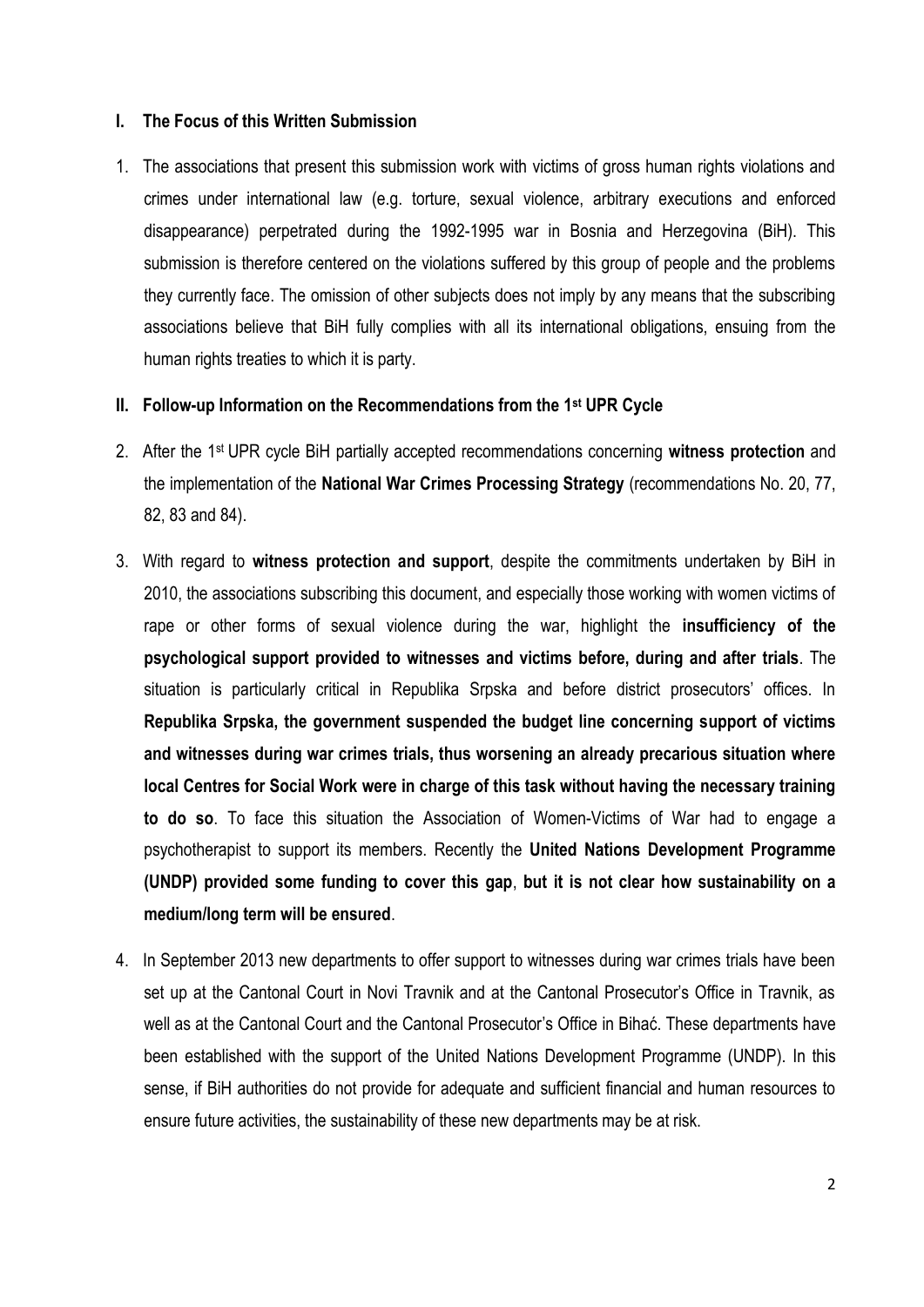5. Overall, **the relevant legal framework for victims and witnesses protection and support remains inadequate.** While few attempts to amend the existing legal framework on witnesses' protection already failed, in July 2011 a working group composed of different authorities was established with the aim of putting forward another draft law. The Council of Ministers of BiH prepared a draft law on Witness Protection Programme in BiH, which was adopted by both the House of Representatives and the House of Peoples of the BiH Parliamentary Assembly in December 2013. However, due to the fact that the texts adopted by the two Chambers were not identical, the establishment of a Joint Commission with the task of adjusting the text has been announced on 16 December 2013. At the time of writing it is unknown when the Commission will start its work.

**BiH has not implemented its commitment with regard to witness protection and psychological support and the relevant legal framework remains uneven.** BiH must ensure that **a comprehensive programme of victims and witness protection and psychological accompaniment is granted at all levels** prior, during and after the trial takes place. **Instances of threats or harassment against witnesses,** victims, their families, their counsels and representative associations must be **promptly and thoroughly investigated and those responsible shall be judged and sanctioned**. Witness protection and support shall be victim-oriented and supplied by experts who are adequately trained to provide these services and are financed by the State. The **draft law on witness protection and support must be discussed and enacted without further delay**.

6. With regard to the **National War Crimes Prosecution Strategy**, although over the past months moderate progress has been made in the implementation of the strategy, in its latest report the High Judicial and Prosecutorial Council (HJPC) affirmed that "prosecutor's offices around the country are *currently unable to process all the cases from the 1990s conflict that remain open*". **More than 1,000 war crimes related investigations would still be ongoing across the country**. During 2012, the Court of BiH rendered 32 verdicts on war crimes cases, the courts in Republika Srpska rendered 17, the courts in the Federation of BiH rendered 16, and those in Brčko District rendered 4 verdicts. According to the HJPC the implementation of the strategy has been enhanced by forwarding a significant number of cases from the State to Entity levels. Nevertheless, **in order to be effective and sustainable, this requires additional human resources (esteemed by the HJPC in the number of 28 new prosecutors). In November 2013, the Prosecutor's Office of BiH appointed 13 new prosecutors to work on war crimes cases.** Associations of victims of gross human rights violations during the war remain **generally dissatisfied with the implementation of the strategy**. Some of their members are dying without seeing justice done and this is fostering an overall sense of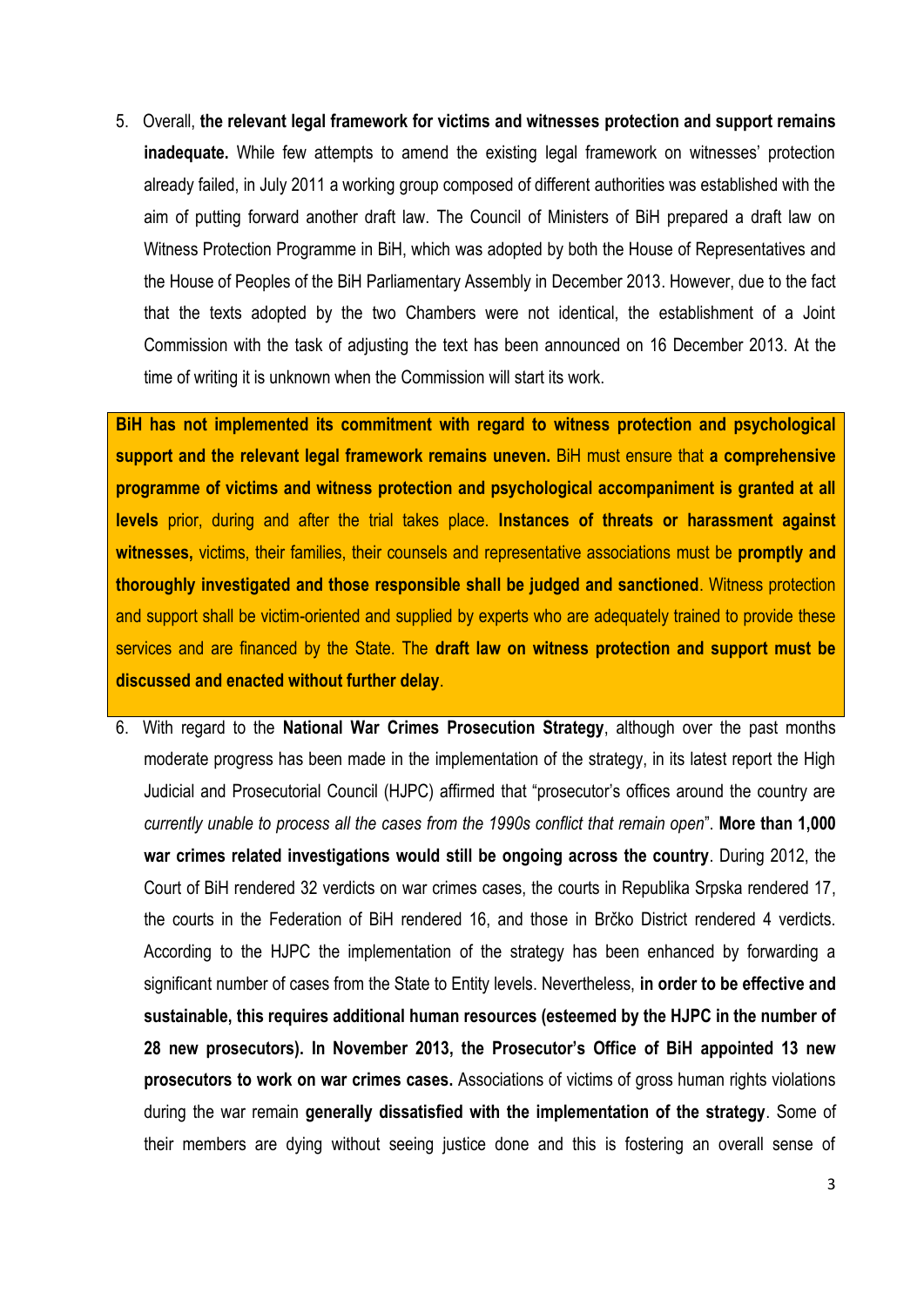frustration among people who have been waiting over the past 20 years to see those responsible for crimes under international law and gross human rights violations duly prosecuted and sanctioned. The general feeling of abandonment is further nourished by the fact that perpetrators are getting increasingly low sentences.

BiH has **not fulfilled its commitment with regard to the National War Crimes Prosecution Strategy**. It must ensure that the strategy is **duly implemented without any further delay and that adequate financial and human resources are allocated to guarantee that the pace of proceedings increases**. BiH must also guarantee that victims of gross human rights violations during the war and their representatives are **given information on a regular basis on the process of investigation carried out by the prosecutor's offices, the results of those investigations, and whether trials might be forthcoming**.

7. In its commitments in 2010 BiH also referred that the development of a **Transitional Justice Strategy** was "under way". In this regard, it must be stressed that a working document containing the draft Transitional Justice Strategy was expected to be presented for adoption to the Parliamentary Assembly during the summer of 2012. However, at March 2014 **the draft has not yet been presented for adoption to the Parliamentary Assembly**. The Ministry of Justice of BiH is coordinating new efforts into organizing further consultations at the local and other levels with a variety of actors to gather their comments to the draft document, enter amendments and advocate for its adoption. While BiH indulges into lulls on the adoption of the draft, victims of the war that have been waiting for justice and redress over the past 20 years, consider this piece of legislation a top priority that cannot be eluded any further.

**The commitment undertaken in 2010 with regard to the adoption of the Transitional Justice Strategy has not been respected. BiH shall ensure that the Transitional Justice Strategy is adopted and implemented without any further delay and the necessary funding is secured.**

- 8. BiH accepted a number of recommendations (No. 67, 68 and 72) with regard to **women victims of rape or other forms of sexual violence during the war**.
- 9. However, with regard to **trials concerning people accused of rape or other forms of sexual violence** committed during the war, the **results are alarmingly poor, especially considering the scope of the phenomenon**. According to official data released in April 2013 by the Outreach Office of the Court of BiH from 2005 until the end of March 2013 the BiH Court prosecuted **42 cases** that had elements of sexual violence. Five of those cases are currently active in the first instance and two are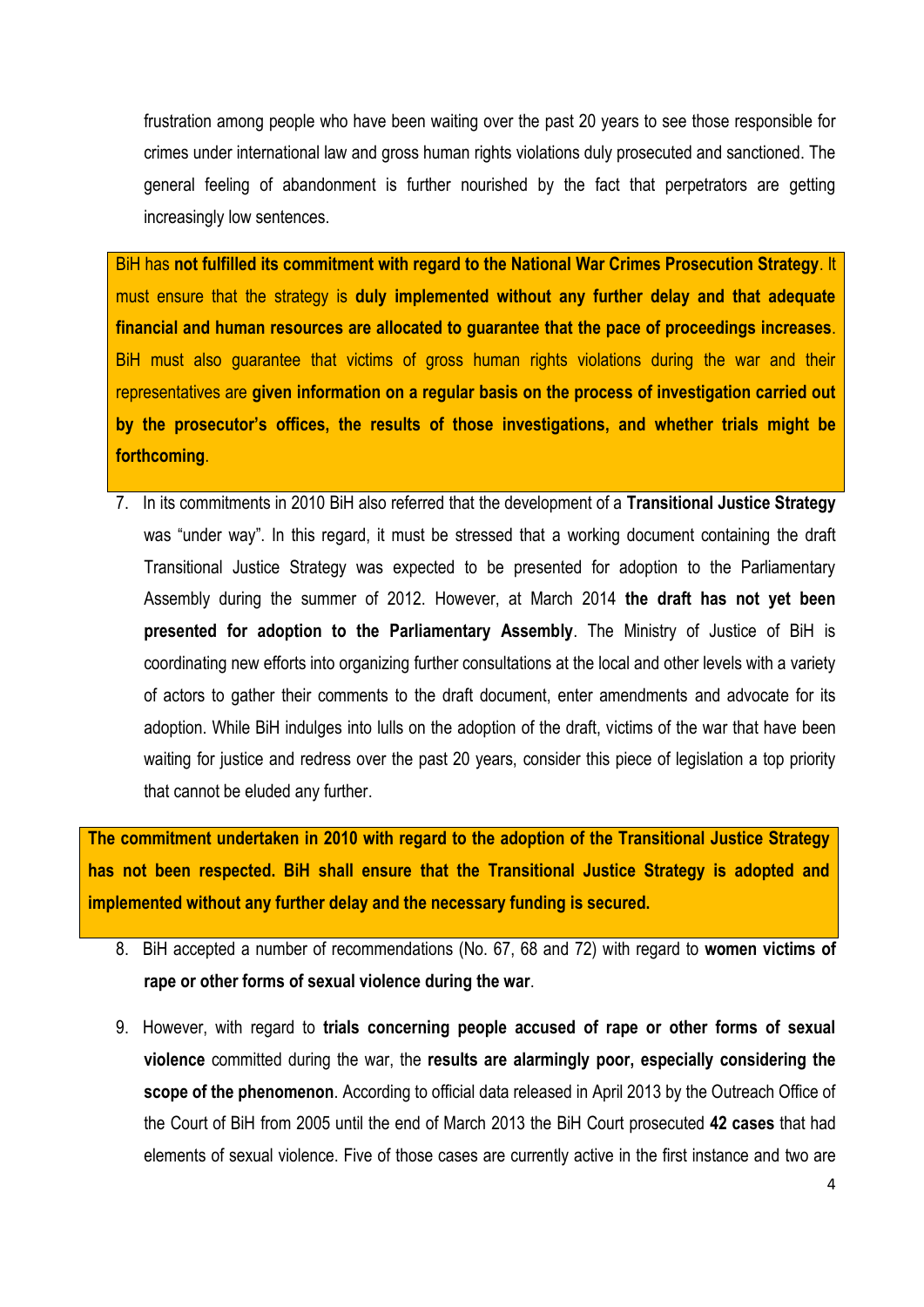in a second instance procedure. The mentioned number, compared with the figures of victims of rape or other forms of sexual violence during the war (between 20,000 and 50,000), suggests that **impunity remains rampant**. Further, also in those cases where tribunals convicted those accused for rape or other forms of sexual violence, two main problems have been reported. On the one hand, often **the crime is dealt with as "ordinary rape" instead of a crime against humanity or a war crime**, with the consequence that perpetrators get significantly lighter sentences and victims and witnesses do not enjoy the special measures of protection and accompaniment they would be entitled to. On the other hand, although criminal courts have the option to award total or part of a claim for compensation to the injured parties or to refer them to civil actions, in all cases known to the subscribing associations, victims are **referred to civil actions**. This practice **hampers the access to compensation of the majority of victims**, given that to launch a civil action they would need a lawyer to represent them, and, in almost the totality of cases, they cannot afford it, while **free legal aid is not granted by the State**.

10. At the end of 2010, the process of drafting and adoption of the "**Programme for Improvement of the Status of Survivors of Conflict related Sexual Violence**", coordinated by the United Nations Population Fund (UNPFA) and the BiH Ministry of Human Rights and Refugees, was launched. The finalization of the draft programme was initially expected by the end of 2011 and was then repeatedly postponed. At March 2014, **the draft programme has not yet been submitted to the Council of Ministers of BiH for approval and it remains at the Entities' level**. The programme was submitted for feedback opinions to Entity governments, but the government of Republika Srpska failed to formulate its opinion so far, thus paralyzing the whole process. This situation casts serious doubts on the level of priority attributed by BiH authorities to this legislative initiative and discloses a discrepancy between the expectations of women victims of rape or other forms of sexual violence during the war and the attitude demonstrated towards them by the State. It would now seem that BiH is planning a "modular implementation" of the Programme, but this would largely depend on the financial support of external donors and it is not clear how it could be put in place without the support of one of the Entity governments and without formal approval.

BiH has **not fulfilled its commitments with regard to women victims of rape or other forms of sexual violence during the war**. It must **prioritize the trial of persons accused of these crimes**, ensuring adequate support and protection to victims and witnesses. BiH must ensure that crimes of sexual nature committed during the war are not prosecuted as "ordinary" offences, but are dealt with as crimes against humanity or war crimes, and sanctioned in accordance with the gravity. BiH must guarantee that **criminal**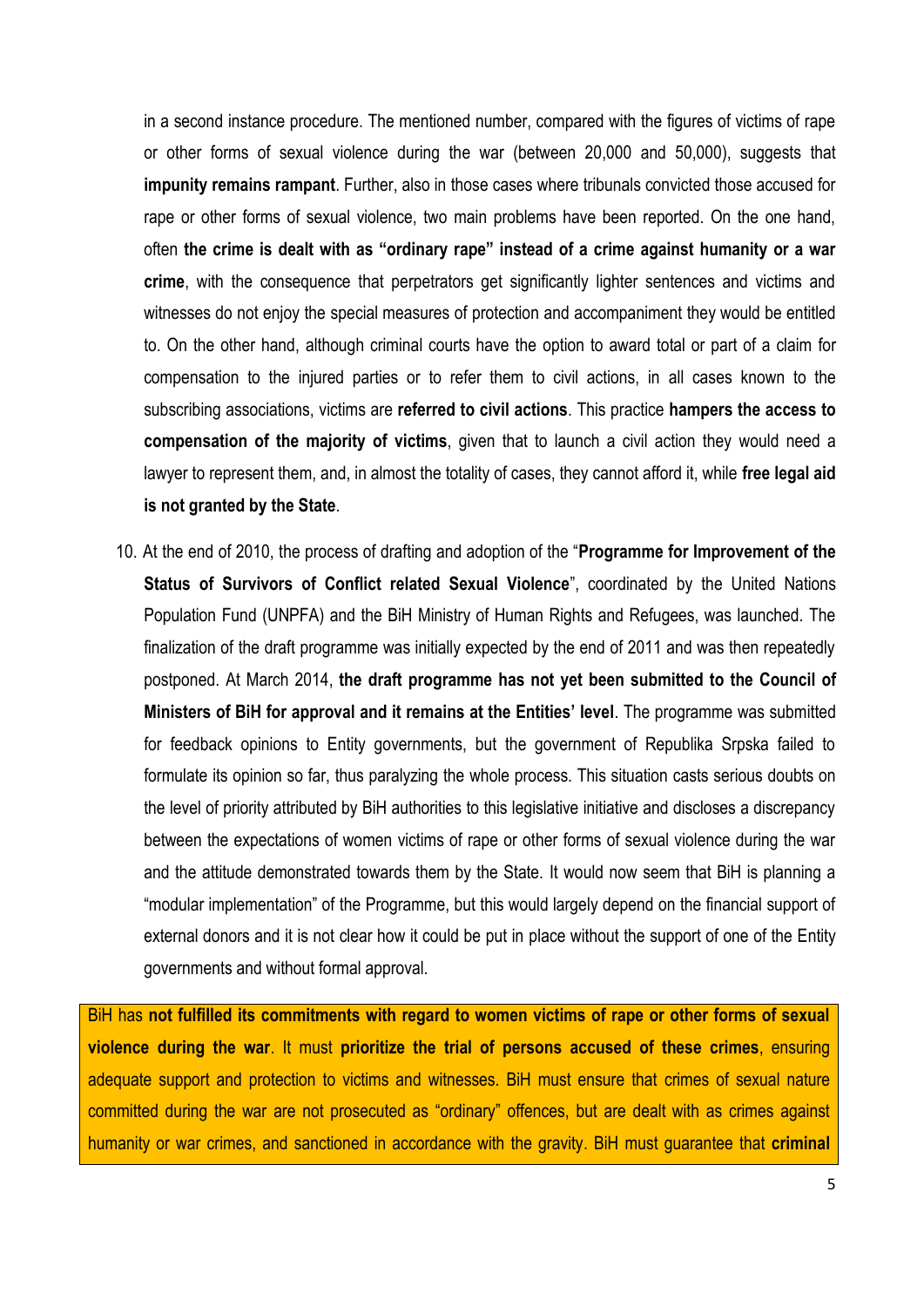**courts avail themselves of their power to award compensation to victims of sexual violence, instead of systematically referring them to civil actions**.

BiH must ensure that the **Programme for Improvement of the Status of Survivors of Conflict related Sexual Violence is referred for approval to the Council of Ministers of BiH without further delay**. Representatives of the Entities must express their opinions on the programme and show their genuine support. Measures envisaged by the programme shall have a transformative aim, in the sense that they must allow women to ameliorate or at least consolidate their position in society. Women victims of rape or other forms of sexual violence during the war shall be guaranteed full participation in the drafting of the programme, and in the subsequent implementation, evaluation and decision-making.

- 11. In its 2010 commitments, BiH affirmed that freedom of expression is promoted through the work of organizations of civil society and partially accepted recommendations No. 86 and 87 to intensify its efforts to ensure the full and unhindered exercise of the freedom of expression. On the other hand, BiH did not accept recommendation No. 8, holding that the Republika Srpska police "have not recorded any cases of violence against human rights defenders". Nevertheless, BiH partially accepted a number of recommendations concerning the protection of human rights defenders in general (No. 89 and 90-97).
- 12. During 2012, in Prijedor (Republika Srpska) restrictions on freedom of expression and assembly, as well as prohibitions to hold public commemorations were reported. In particular, public **commemorations for the 20th anniversary of mass atrocities organized by local NGOs (9 May 2012), were formally prohibited and it was announced that any transgression of such prohibition and the use of the term "genocide" when referring to the crimes committed at Omarska** would be prosecuted and sanctioned. Former camp-detainees or their relatives willing to visit the former detention camp of Omarska often cannot do so, because Arcelor Mittal, the corporation currently owning the site where the detention camp was set up during the war, imposes severe restrictions to those willing to visit the site. For instance, on 9 May 2013, **representatives of former camp-detainees were not allowed to commemorate the Day of Camp-Detainees and to visit the site**.
- 13. Between 2011 and 2012 **civil society organizations headquartered in Prijedor, namely** *Izvor* **and Prijedor 92, were subjected to attacks on their premises**. Those events were promptly denounced to the local police. At the time of writing, investigations are allegedly ongoing and **no one has been prosecuted and sanctioned for those events**.
- 14. On 31 May 2013 around 400 people, mainly young persons, gathered in Prijedor on the occasion of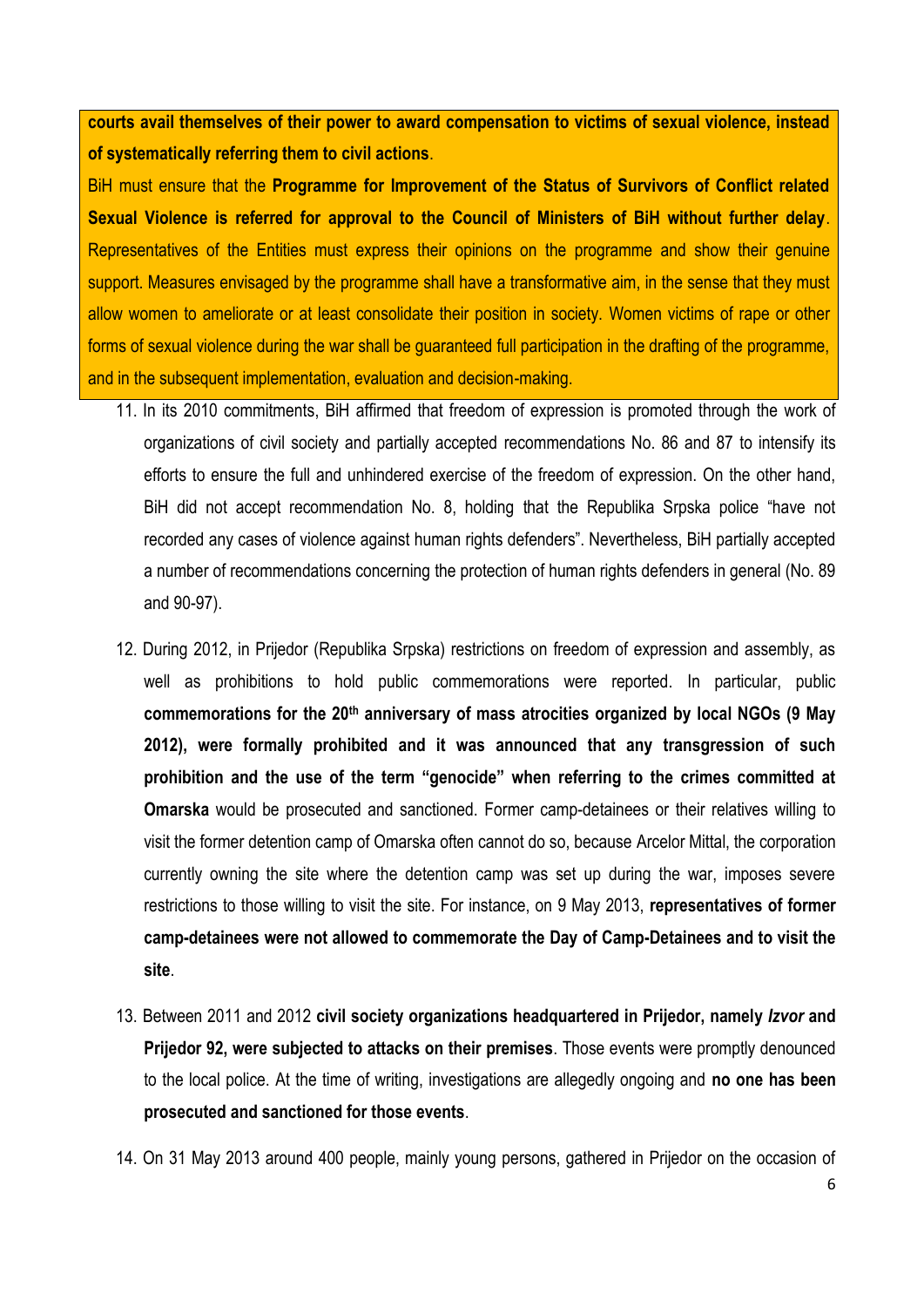the "White Arm Band Campaign", designated to draw attention to the continued denial of crimes and discrimination of the non-Serb victims by the local government in Prijedor. The mayor of Prijedor **publicly and disdainfully referred to the manifestation as an "ordinary Gay Parade", accusing NGOs and civil society organizations to be responsible for the unemployment of young people**, because with their manifestations they would cast a bad reputation on Prijedor and frighten potential investors. These discriminatory and insulting affirmations issued by a State authority foster the feeling of marginalization of victims of gross human rights violations from the war. Associations working in the area report that these incidents are also nourishing a **sense of fear, in particular among returnees**.

BiH has **not fulfilled its commitments with regard to freedom of expression and protection of human rights defenders** and the **situation in Republika Srpska has further degenerated**. BiH must ensure that **restrictions on freedoms of expression and peaceful assembly comply with the strict requirements of Arts. 19 and 21 of the International Covenant on Civil and Political Rights**. BiH must investigate on the legality of prohibitions to conduct commemorations in Prijedor since May 2012 and, where appropriate, prosecute and sanction those responsible. BiH must guarantee that **episodes of harassment and defamation of those participating to peaceful assemblies and commemorations of war crimes are duly investigated** and, where appropriate, prosecuted and sanctioned, as well as those responsible for the attacks committed in 2011 and 2012 against the premises of the associations *Izvor* and Prijedor 92.

#### **III. Other Issues of Concern and Recommendations**

#### **A) The Non-Implementation of the Law on Missing Persons**

15. On 17 November 2004 the Law on Missing Persons (LMP, Official Gazette of BiH No. 50/04) entered into force. This piece of legislation aims at establishing a comprehensive regime to deal with the 30,000 persons registered as missing at the end of the war and it is of pivotal importance for thousands of relatives who are trying to establish the fate and whereabouts of their loved ones and to obtain redress. Nevertheless, **almost 10 years after the entry into force of the LMP and despite reiterated recommendations by international human rights mechanisms, several provisions of the law remain dead letter**. In particular, the institution that should be responsible of dealing with the issue of missing persons (i.e. **Missing Persons Institute**) **is experiencing troubles with regard to the appointment of the members of its different managing bodies** and this is undermining the trust of associations of relatives of missing persons towards it. Moreover, the **LMP provided for the creation of a Central Record of Missing Persons (CEN)**, intended to include all records that were or are kept at local or Entity levels, by associations of families of missing persons and other associations of citizens, Tracing Offices of the organizations of the Red Cross in BiH, as well as international organizations. According to the law, **the CEN** *should have been completed by 1 January 2009***, but at March 2014 (i.e. five years later)** the CEN has not been completed yet and this is a source of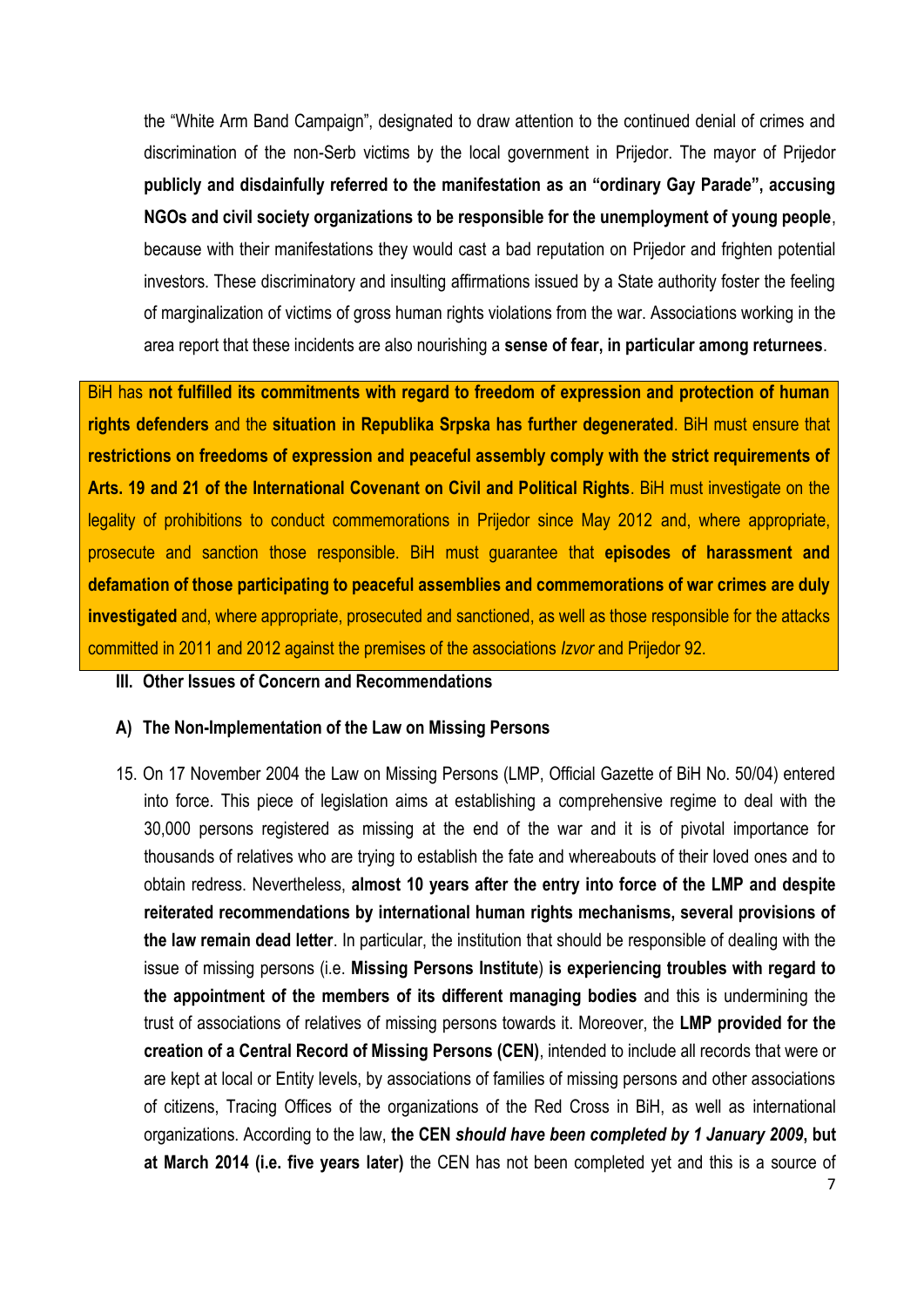deep distress for relatives of missing persons. Finally, **the LMP prescribes the creation of a Fund for the Support of Relatives of Missing Persons ("the Fund")**. According to the law, a decision on the establishment of the Fund should have been issued by the Council of Ministers of BiH by 17 December 2004. **More than 10 years have passed and the Fund does not exist yet**, while **BiH authorities do not show any willingness to address this matter**. It must be further noted that the non-establishment of the Fund amounts also to **non-implementation of a significant number of decisions delivered by the Constitutional Court of BiH on the subject of missing people**, whereby the payment of compensation to relatives recognized as victims of grave human rights violations was associated to the establishment of the Fund, which was expressly ordered by the Constitutional Court of BiH.

BiH must ensure that the **LMP is fully enforced without any further delay**. In particular, the **CEN must be completed and the Fund must be established**. Moreover, **all the posts of the management of the Missing Persons Institute (MPI) must be filled through a regular and transparent election process**. The MPI must be secured regular budget and adequate and properly trained staff.

- **B) The Status of Draft Legislation Relevant for Victims of Gross Human Rights Violations during the War**
- 16. Over the past years a number of legislative initiatives were launched in order to bring BiH legal framework in line with international standards. Some of these initiatives have now been ongoing for more than seven years, fostering first the illusions of victims of gross human rights violations during the war and then their frustration. Despite pledges and assurances given by BiH in this sense, to the great disappointment of the associations subscribing the present document, none of those initiatives has seen the light of the day. **Time passes, BiH authorities fail to take any positive measure, while in the meantime victims of gross human rights violations continue claiming for their rights**. Reference will be here made to two major and long due initiatives, namely the **draft Law on the Rights of Victims of Torture, and the draft Law on Free Legal Aid**.
- 17. Since 2006 BiH has been affirming before international mechanisms that the adoption of a Law on the Rights of Victims of Torture was "imminent", without undertaking concrete measures to fulfil this commitment. In 2012 the BiH Ministry of Human Rights and Refugees re-launched the initiative to draft a law on the rights of victims of torture and submitted a draft for comments to Entities. In December 2013 both the Constitutional-Legal Commission of the House of Representatives of the Parliamentary Assembly of BiH and the Constitutional-Legal Commission of the House of Peoples accepted the draft, deeming it in compliance with the Constitutional and legal system of BiH. The Joint Commission for Human Rights, the Rights of the Child, Young People, Immigration, Refugees, Asylum Seekers and Ethics of the BiH Parliamentary Assembly rejected the draft twice, giving a negative opinion on its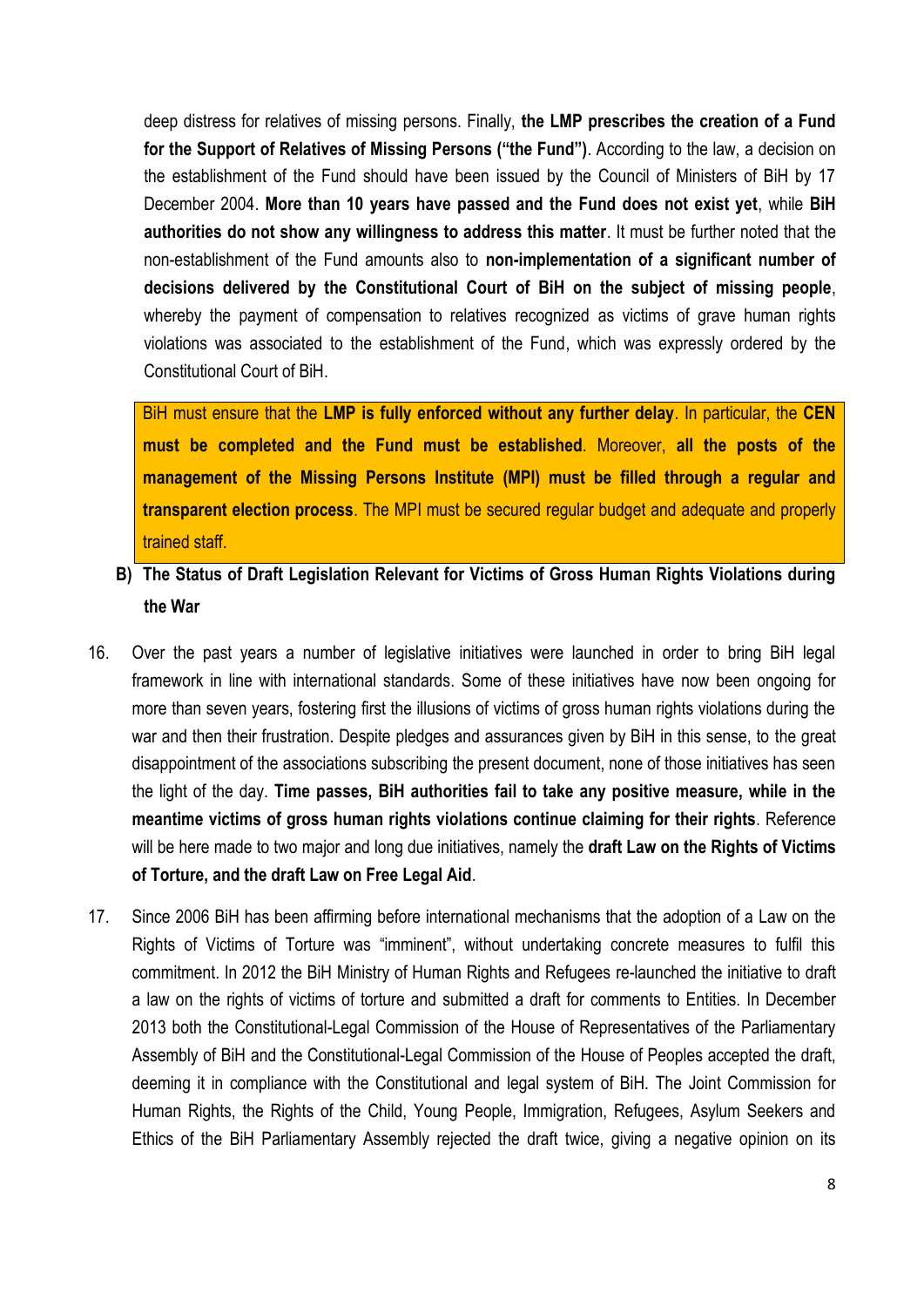principles. During its 63rd session held on 25 February 2014, the House of Representatives did not accept the negative opinion of the mentioned Commission and the law was not approved, nor was a proposal from a member of Parliament to assign to the BiH Council of Ministers the task to prepare and send to parliamentary procedure within 90 days a new version of the law. **The adoption and enforcement of the Law on the Victims of Torture unfortunately seems all but imminent**.

- 18. The above-described situation is a mockery in the face of the acute suffering of thousands of victims of torture from the war across the country who have not obtained redress for the harm endured. **Since August 2012, the situation deteriorated for victims residing in Brčko District, who are experiencing significant troubles also in accessing measures of social support**. The applicable legislation contains a discriminatory provision for the realization of rights for persons who have suffered "*subsequent* bodily damage because *of occurred or aggravated* illness, a long period of incubation, loss of both extremities and eyesight, mental harm and other damage of at least 60% caused during the war, *and who have not, until the entering into force of the decision (decision adopted on 8 August 2012 entered into force eight days after it was published in the Official Gazette) had established the status of civilian victims of war"*. Accordingly, **in order to access disability pension victims need to, among other documents, prove that there is a final criminal judgment against a perpetrator in their cases.** This requirement is clearly not in line with international human rights law.
- 19. In April 2012 a draft law on free legal aid was submitted to the BiH Council of Ministers, adopted by the latter as a proposal, and forwarded to undergo the parliamentary procedure. The draft was introduced into the BiH Parliamentary Assembly on 23 July 2012, but was eventually not approved. The deadline for the drafting of a new law was December 2013. However, **no new draft has been presented. This is a source of concern because the great majority of victims of gross human rights violations during the war are in dire financial conditions and cannot pay for legal assistance and representation**. Thousands of victims of gross human rights violations during the war are left without access to free legal aid and see their right to access to justice daily hindered, while their trust towards institutions is seriously jeopardized. The adoption of a law on free legal aid is a priority that cannot be postponed anymore.

BiH must ensure that the **obstacles for the adoption of the Law on the Rights of Victims of Torture are swiftly removed and this crucial piece of legislation is adopted and enforced without further delay**. Financial resources for its implementation must be secured.

BiH must guarantee that the new **draft law on free legal aid is finalized without delay and associations of victims of gross human rights violations during the war are thoroughly involved** in the drafting process and allowed to express their opinions, needs and expectations. The draft law on free legal aid shall be promptly approved and its funding secured.

C) **The "Anonymization" of Documents Concerning Crimes Committed during the War**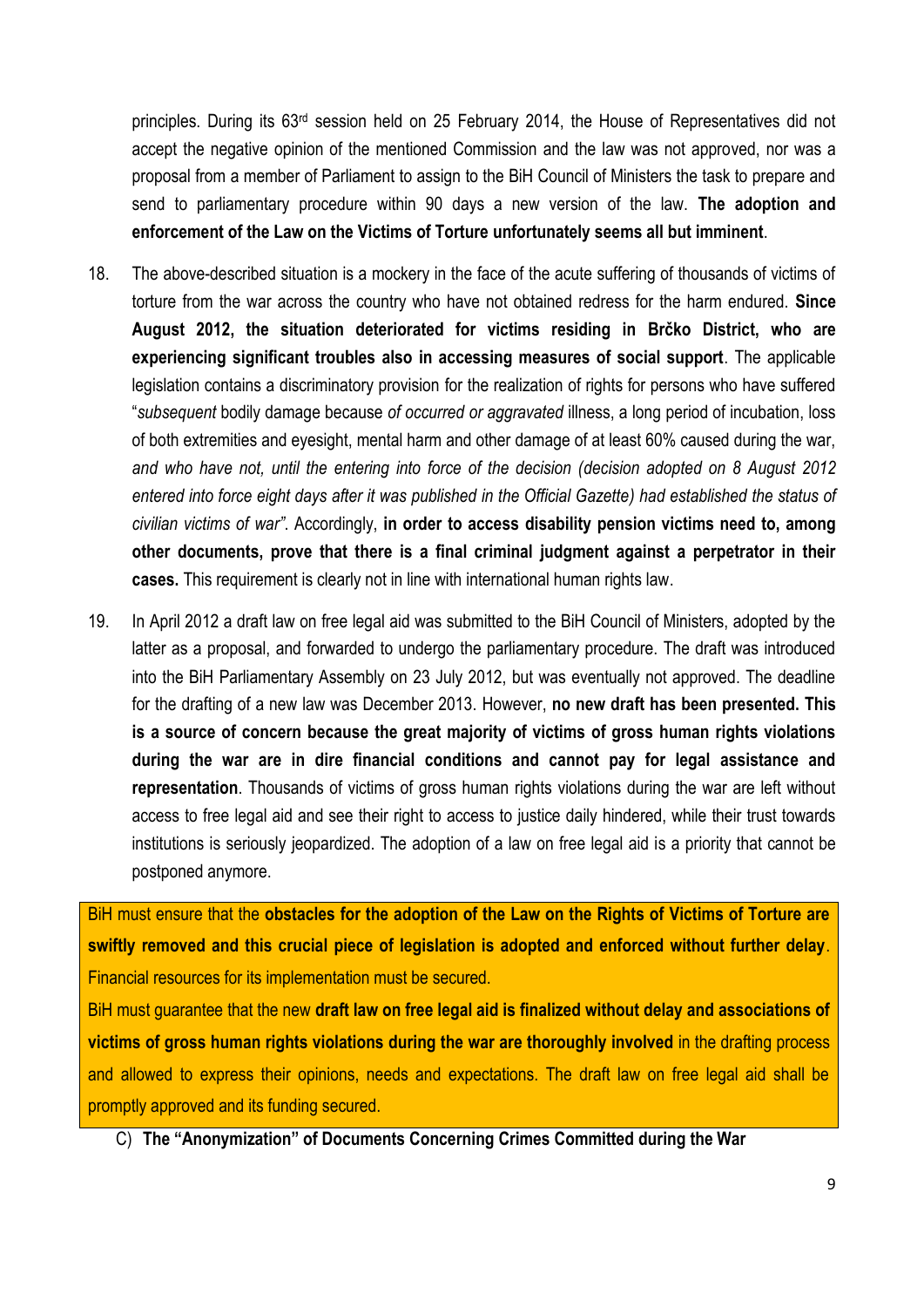20. In March 2012 the State Court of BiH amended its rulebook on public access to information under the Court's Control and Community Outreach. Currently, documents issued by the Court are censored and the Prosecutor's Office of BiH does not provide complete information on the indictments of war crimes. Arts. 41 to 46 of the amended rulebook of the Court set forth the "*anonymization of Court decisions and other documents distributed to the public*", thereby disposing that certain data (including names and surnames of those accused, suspected of, or convicted for war crimes, their representatives, the places where the crime has happened, as well as the names of private companies, institutions and the like) are substituted or removed from Court's decisions and other forms of information (case summaries, audio-video materials and the like). This situation has been the subject of harsh criticism and is a source of further anguish for victims of crimes committed during the war, who fear that their access to investigations related to their cases or to ongoing proceedings, if any, as well as their right to know the truth may be further hampered. The anonymization policy does not seem to be in line with international standards and, in particular, with Art. 14, para. 1, of the International Covenant on Civil and Political Rights which establishes that "any judgment rendered in a criminal case or in a suit at law shall be made public except where the interest of juvenile persons otherwise requires or the proceedings concern matrimonial disputes or the guardianship of children". Notably, on 18 July 2013, the HJPC issued a recommendation to all tribunals and prosecutors' offices across the country, declaring that they are not under an obligation to anonymize their legal acts, but they have to balance between private and public interests. Moreover, the HJPC called for the establishment of a working group to elaborate guidelines on which tribunals and prosecutors' offices across the country should base their policy on access to information. The Court of BiH should afterwards adapt its rules of procedure. It remains to be seen whether and how the HJPC recommendations will be implemented.

BiH must ensure that the **anonymization policy adopted by the Court of BiH is amended so that the judicial determination of the facts in trials concerning war crimes, crimes against humanity and, in general, gross violations committed during the war are disclosed to the general public without restriction**, allowing victims of the crimes concerned, their families and society as a whole to realize their right to know the truth

- D) **The Application of the Criminal Code of the Socialist Federal Republic of Yugoslavia (SFRY) instead of the 2003 Criminal Code and the Initiative to Amend the Legislation on Pardon**
- 21. Over the past years, in particular district and Entity courts across the country used to **apply the SFRY Criminal Code instead of the 2003 Criminal Code. In practice this means that persons convicted of war crimes before different courts may receive widely divergent sentences, taking into account that the SFRY Criminal Code prescribes lower mandatory maximum and minimum penalties in war crimes cases than the 2003 Criminal Code**. The minimum sentences prescribed by the 2003 BiH Criminal Code for genocide, crimes against humanity, and war crimes is 10 years'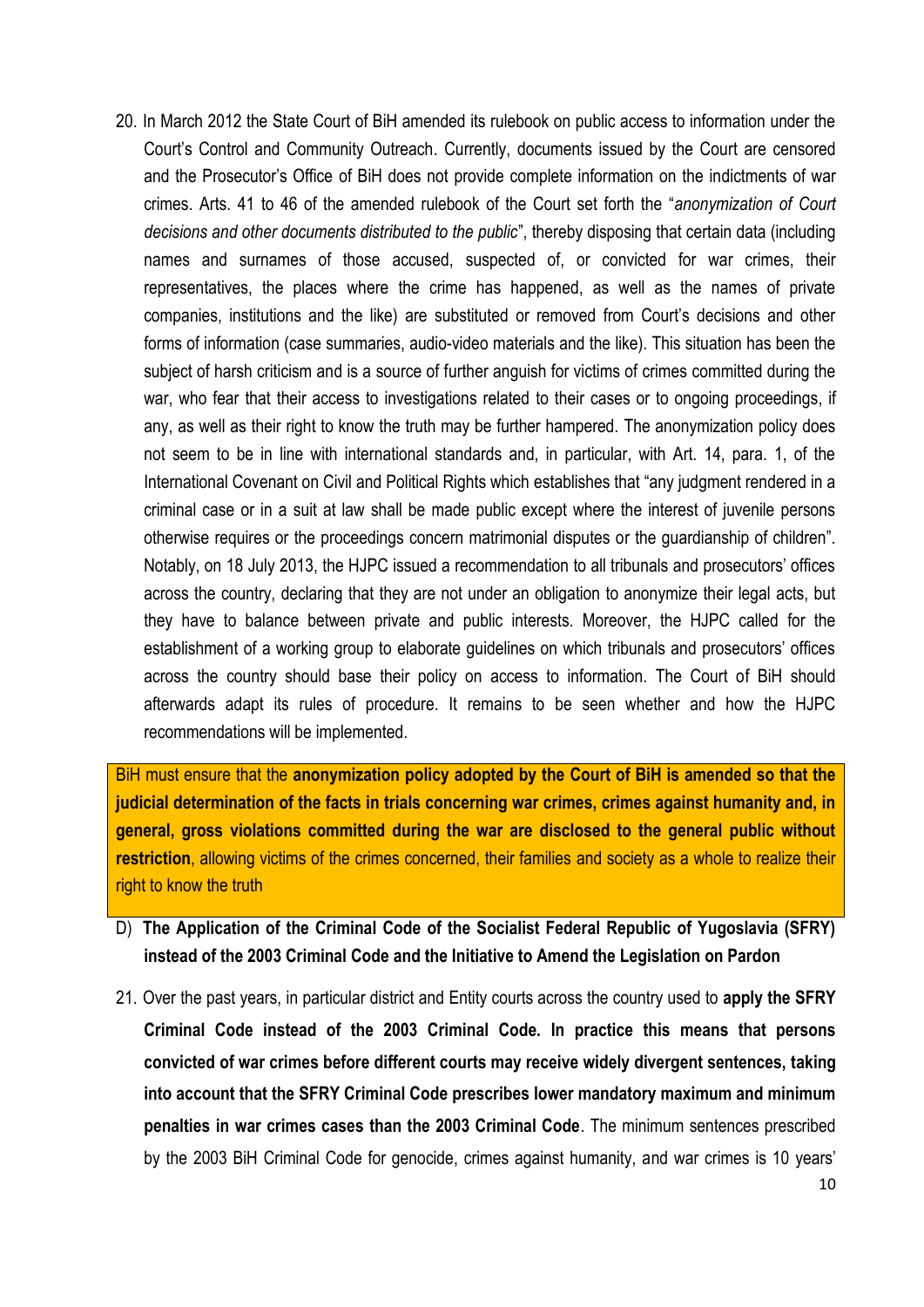imprisonment, while the maximum sentence is 45 years' imprisonment. The SFRY Criminal Code prescribes a minimum sentence of 5 years' imprisonment and a maximum sentence of 15 years' imprisonment or death, which could be commuted to 20 years' imprisonment. The SFRY Criminal Code does not codify crimes against humanity.

- 22. While in 2007 the Constitutional Court of BiH issued a decision in line with the recommendations issued by a number of international institutions – on the leading case *Maktouf* (AP/1785/06 of 30 March 2007) affirming that the 2003 BiH Criminal Code must be applied, on 18 July 2013 the Grand Chamber of the European Court of Human Rights rendered a judgment on the case *Maktouf and Damjanović* finding a violation of Art. 7 of the European Convention on Human Rights (no punishment without law). The European Court upheld the complaints by the two men, previously convicted by the Court of BiH of war crimes pursuant to the 2003 BiH Criminal Code. The European Court found that, given the type of offences of which the applicants had been convicted (war crimes as opposed to crimes against humanity) and the degree of seriousness (neither of the applicants had been held criminally liable for any loss of life), Mr. Maktouf and Mr. Damjanović could have received lower sentences had the SFRY been applied. The Court found that since there was a real possibility that the retroactive application of the 2003 Criminal Code operated to the applicants' disadvantage, in the special circumstances of this case, they had not been afforded effective safeguards against the imposition of a heavier penalty.
- 23. On 27 September 2013 the Constitutional Court of BiH changed its jurisprudence on the matter, with a view to aligning it with the European Court's judgment. Mr. Damjanović obtained the reopening of the proceedings and in December 2013 the Court of BiH reduced his sentence. Mr. Maktouf is still to be retried. Between September and December 2013 **appeals have been filed in over 50 war crimes cases already decided by the Court of BiH since 2003**. Notably, **the appeals concern also convictions for genocide**. This wave of appeals may actually paralyze the Court of BiH that is already coping with a considerable backlog of cases and is the **source of great concern for victims of crimes under international law during the war, who fear that their physical integrity may be at risk due to the release of convicted criminals and corresponding reprisals, and are deeply frustrated by a jurisprudence which seems to foster impunity and convey a dangerous message to society as a whole**.
- 24. Notably, the Committee of Ministers of the Council of Europe highlighted that in its judgment the European Court had made it clear it was not reviewing *in abstracto* whether the retroactive application of the 2003 Criminal Code in war crimes cases is, per se, incompatible with Art. 7 of the Convention.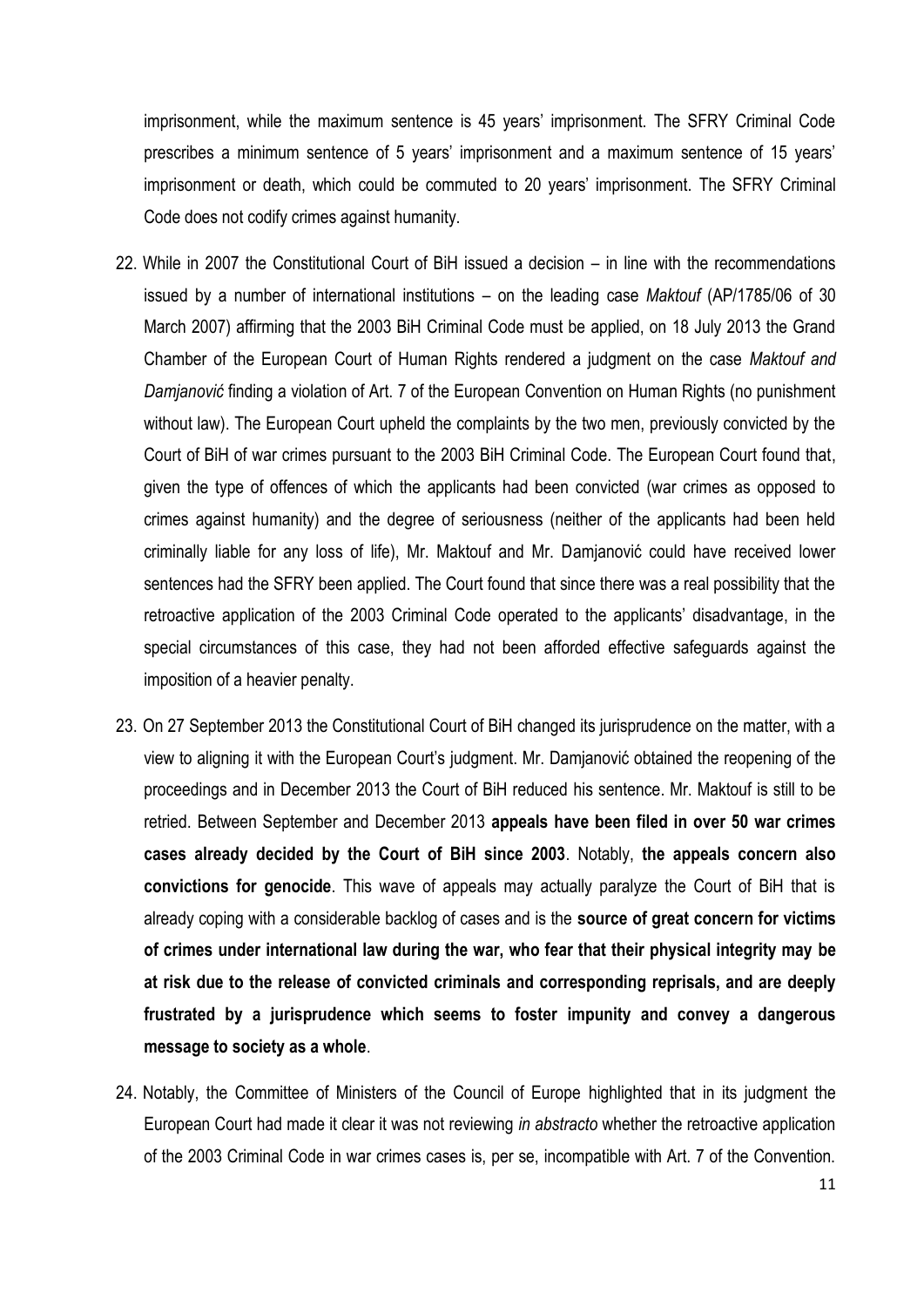Indeed, this matter must be assessed on a case-by-case basis, taking into consideration the specific circumstances of each case, duly taking into account the gravity of the crimes committed. Accordingly, **the findings of the European Court of Human Rights are not indiscriminately applicable to all persons convicted for war crimes in BiH and the recent wave of decisions issued by BiH tribunals and releases of convicted persons cannot be considered in line with international human rights law.**

25. The above-mentioned climate is further exacerbated by the fact that at the end of November 2013 the BiH Ministry of Justice **proposed legislative changes that would allow pardon for convicted of war crimes after serving of three-fifths of their punishment**. The **current Law on Pardon of BiH does not allow pardon for persons accused of genocide, crimes against humanity and other war crimes**. However, the new proposed law in its Art. 3 would set forth "the crimes of genocide, war crimes and crimes against humanity, pardon may be granted after serving three-fifths of the sentence". Associations of victims of gross human rights violations during the war are persuaded that the adoption of these amendments would have a disruptive effect on the BiH society and they would perceive it as a form of perverse revictimization.

BiH must ensure that those accused of crimes committed during the war, and in particular of genocide and the most serious war crimes, **are investigated and prosecuted pursuant to the provisions of the 2003 Criminal Code instead** of those of the Criminal Code of the SFRY. BiH must ensure that the judgment issued by the European Court of Human Rights on the case *Maktouf and Damjanović* is not interpreted as meaning that all those convicted for war crimes pursuant the provisions of 2003 Criminal Code must be judged anew, taking in due account the gravity of the crimes. The implementation of the judgment must be carefully studied and assessed and it must not be used as a justification to reopening all where the 2003 Criminal Code was applied. Moreover, **authorities must take all necessary measures, to ensure, wherever required, the continued detention of those convicted awaiting a new examination to be conducted by the Court of BiH.** Moreover, BiH must guarantee that those convicted for these crimes under international law **do not enjoy pardon that amounts to an exemption of sanction**.

#### E) **The Inadequacy of Criminal Legislation on Rape, Torture and Enforced Disappearance**

26. Currently, the BiH criminal legal framework on sexual violence, torture and enforced disappearance both at the national and the Entity level is inadequate. **Torture, enforced disappearance, rape or other forms of sexual violence are either not codified at all or, when they are, domestic provisions do not meet international standards. On the one hand, this situation fosters impunity over past crimes and, on the other, it jeopardizes the prevention of future violations**.